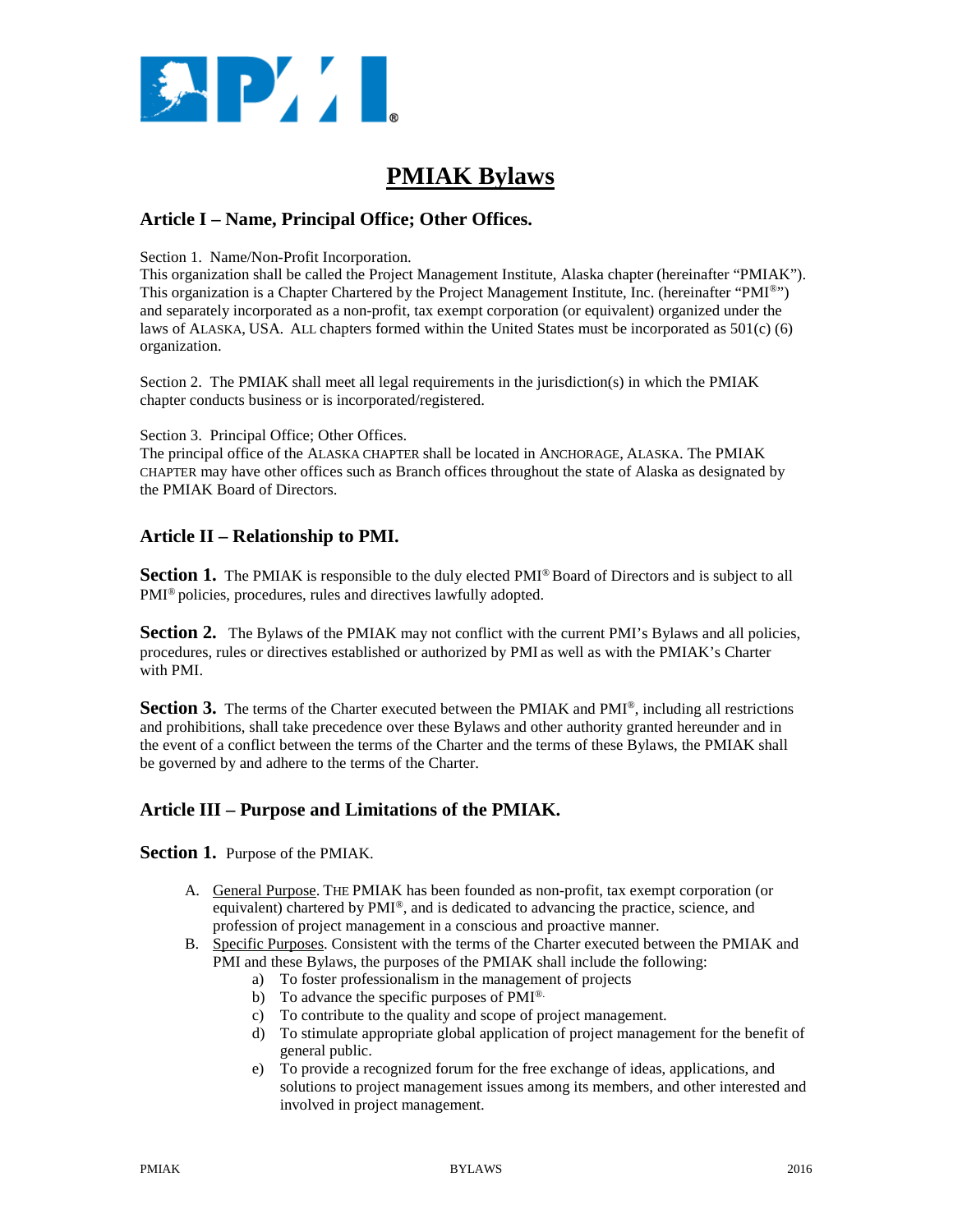

f) To identify and promote the fundamentals of project management and advance the body of knowledge for managing projects successfully.

### **Section 2.** Limitations of the PMIAK.

- A. General Limitations. The purposes and activities of the PMIAK shall be subject to limitations set forth in the charter agreement, these Bylaws, and conducted consistently with PMIAK Articles of Incorporation.
- B. The membership database and listings provided by PMI to the PMIAK may not be used for commercial purposes and may be used only for non-profit purposes directly related to the business of the PMIAK, consistent with PMI policies and all applicable laws and regulations, including but not limited to those law and regulations pertaining to privacy and use of personal information.
- C. The officers and directors of the PMIAK shall be solely accountable for the planning and operations of the chapter, and shall perform their duties in accordance with the chapter's governing documents; its Charter Agreement; PMI's Bylaws, policies, practices, procedures, and rules; and applicable law.

# **Article IV – PMIAK Membership.**

#### **Section 1.** General Membership Provisions.

A. Membership in the PMIAK requires membership in PMI®. The PMIAK shall not accept as members any individuals who have not been accepted as PMI® members.

 Membership in this organization is voluntary and shall be open to any eligible person interested in furthering the purposes of the organization. Membership shall be open to all eligible persons without regard to race, creed, color, age, sex, marital status, national origin, religion, or physical or mental disability and sexual orientation.

- B. Members shall be governed by and abide by the PMI Bylaws and by the Bylaws of the PMIAK and all policies, procedures, rules and directives lawfully made thereunder, including but not limited to the PMI Code of Conduct.
- C. All members shall pay the required PMI and Alaska chapter membership dues to PMI and in the event that a member resigns or their membership is revoked for just cause, membership dues shall not be refunded by PMI or the PMIAK.
- D. Membership in the PMIAK shall terminate upon the member's resignation, failure to pay dues or expulsion from membership for just cause.
- E. Members who fail to pay the required dues when due shall be delinquent for a period of one (1) month and their names removed from the official membership list of the PMIAK. A delinquent member may be reinstated by payment in full of all unpaid dues for PMI and the PMIAK to PMI within such one month delinquent period.
- F. Upon termination of membership in the PMIAK, the member shall forfeit any and all rights and privileges of membership.

**Section 2.** Classes and Categories of Members. The PMIAK shall not create its own membership categories. PMI chapter membership categories shall be consistent with PMI membership categories.

# **Article V – Alaska chapter Board of Directors:**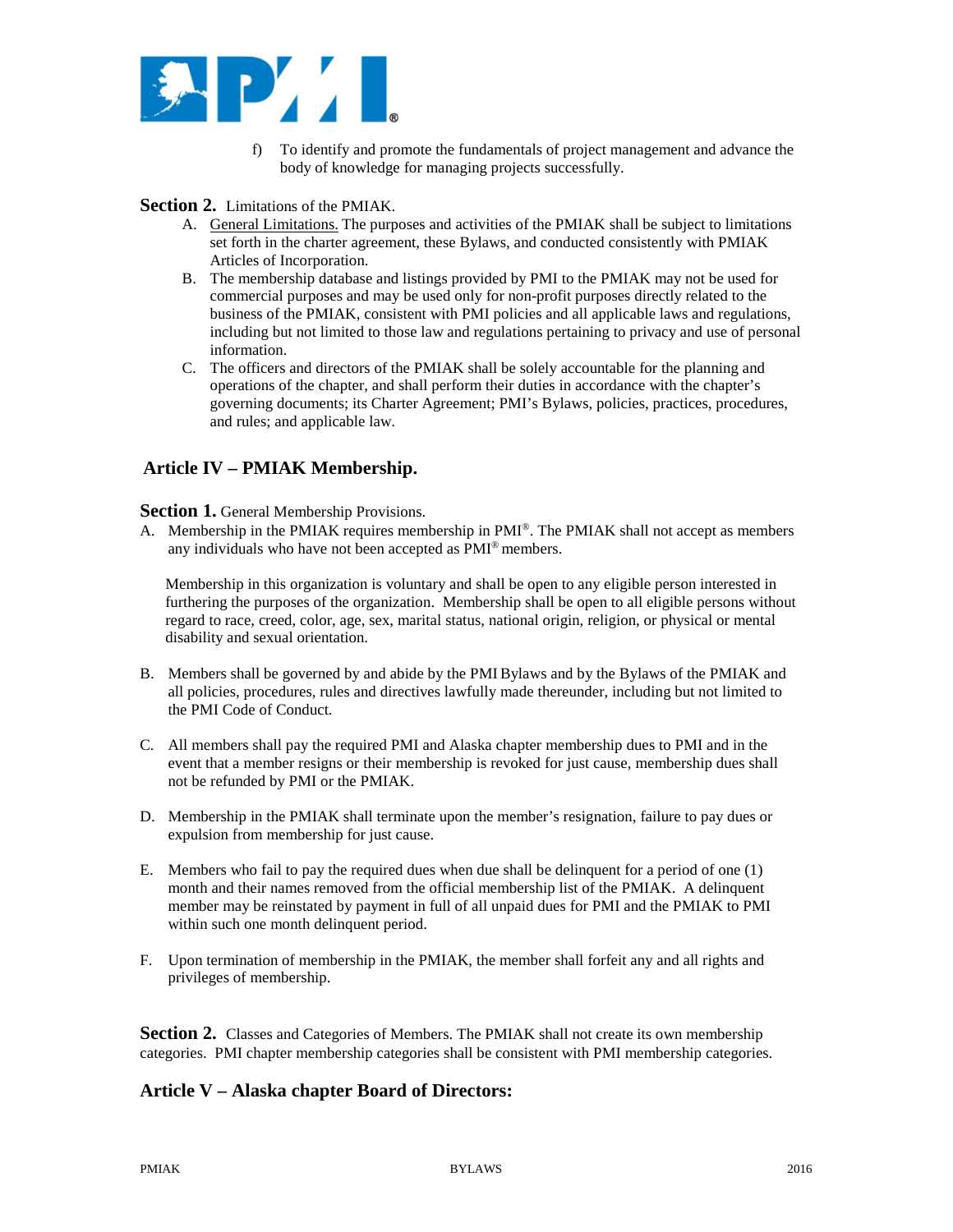

**Section 1.** The PMIAK shall be governed by a Board of Directors (Board). The Board shall be responsible for carrying out the purposes and objectives of the non-profit corporation (or equivalent).

**Section 2.** The Board shall consist of the officers of the PMIAK elected by the membership and shall be members in good standing of PMI and of the PMIAK.

Terms of office for the Officers shall be TWO YEARS, with no limits to consecutive terms in the same position, and no limits to consecutive terms on the Board in general. The new Board positions are staggered so that 50% of the Board positions are elected each year.

**Section 3. The chapter President** shall be the chief executive officer for the PMIAK and of the Board, and shall perform such duties as are customary for presiding officers, including making all required appointments with the approval of the Board.

**ROLE DESCRIPTION:** Elected volunteer responsible for overall oversight of the chapter and the Board. The president shall direct the activities of the other Board members in accordance with the chapter Bylaws.

### **ROLES AND RESPONSIBILITIES:**

Direct the chapter's strategic goals Responsible for achieving the chapter vision, mission and objectives as detailed by the chapter Board, PMI and chapter strategic plans Direct the activities of other officers toward chapter goals and objectives Ensure that the chapter Board works together as a team Represent the chapter at public events Ensure strategic alliance, planning and annual reporting Be ultimately accountable for all Board operations and chapter activities Act as a liaison between the chapter and PMI Ensure that the charter renewal is updated and that the chapter is in compliance as specified by PMI Preside over the Board of Directors meetings and the annual general membership meeting Ensure that all chapter business is being done legally and ethically Assume responsibility for the overall functioning of the chapter Legally represent the organization (this role can be co-dependent with the finance officer) Ensure statutory and regulatory compliance in consultation with the vice president of finance With the Board, ensure prudent disbursement of chapter funds Drive implementation of PMI policies and guidelines and ensure that they are reflected in chapter processes Manage periodic policy audits Promote leadership development opportunities for Board development Develop and implement a succession and transition plan

**SECTION 4: Vice President/President-Elect**. This position may be elected or appointed by the Board.

**ROLE DESCRIPTION:** Successor to the president; elected or appointed volunteer who will assist the president with his or her duties of managing the chapter and assume the role of the chapter president if the president is unable to perform duties for any reason.

#### **ROLES AND RESPONSIBILITIES:**

Represent the president in his or her absence

Assume the role of president the year following successful completion of his or her duties in this role (depending on chapter Bylaws)

Assume the role of president if the president is unable to perform duties for any reason

Assist the president in his or her duties

Assist in the development and implementation of succession and transition plan

May hold another Board position simultaneously. However, if two positions are held then the Board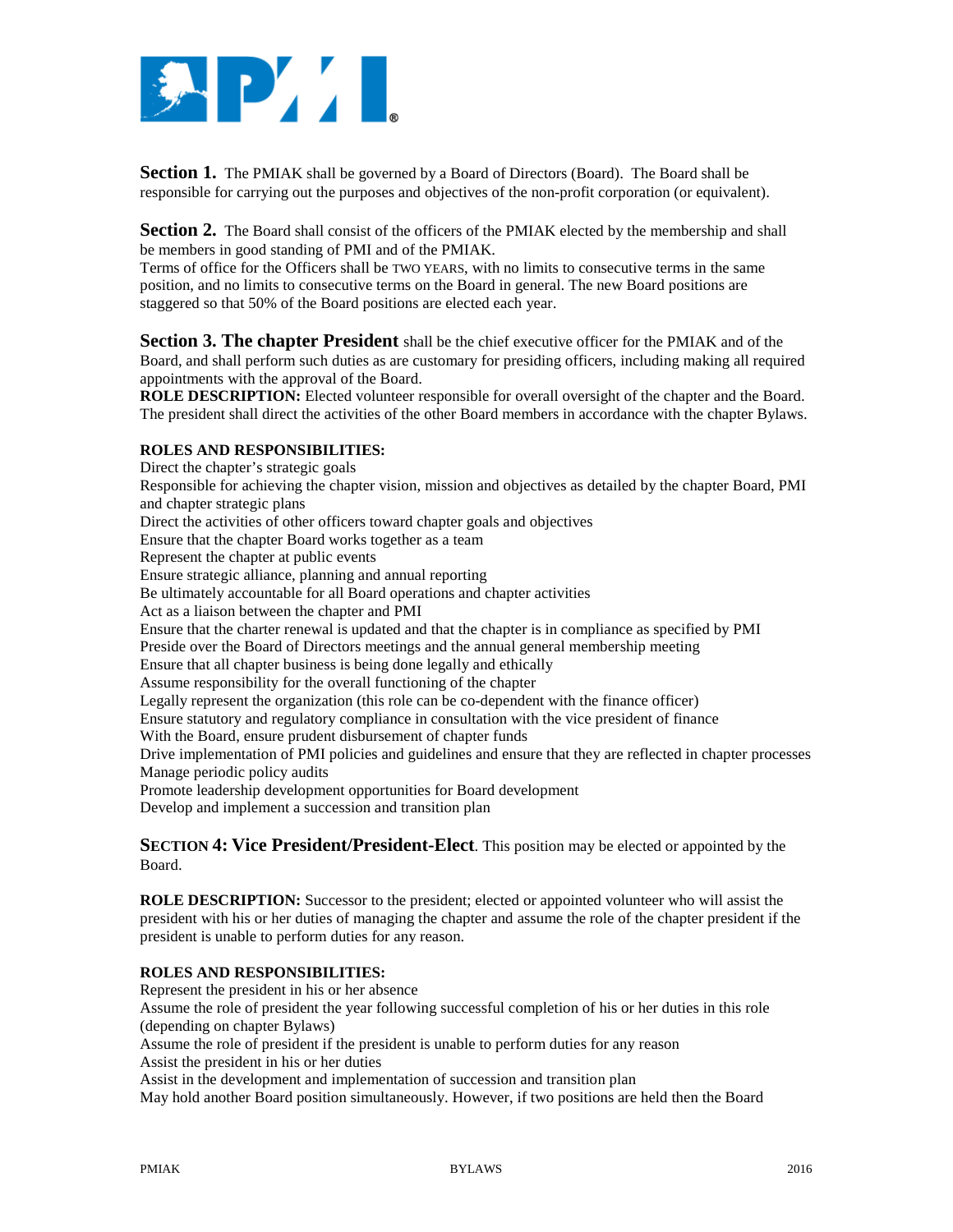

member has one vote only.

### **Section 5. Vice President of Administration/Secretary** shall keep the records of all business meetings of the PMIAK and meetings of the Board.

**ROLE DESCRIPTION:** Elected or appointed volunteer responsible for preparing, maintaining, recording, circulating all records, correspondence, minutes of meetings, and related affairs of the chapter.

### **ROLES AND RESPONSIBILITIES:**

Responsible for safekeeping of all governing documents (approved Bylaws, articles of incorporation, charter agreement, Board policies, committee charters, and all other non-financial records for the chapter) Coordinate and distribute meeting agendas, keep the records of all business meetings of the chapter and meetings of the Board.

Maintain all meeting minutes — must document in accordance with parliamentary procedures as determined by the President or Board

Action at such meetings shall be limited to those agenda items contained in the notice of the meeting Provide records to members and outside organizations that request information

Provide all notifications to the membership, directors, auditors and members of committees Develop and implement a succession and transition plan

**Section 6. The Vice President of Finance** shall oversee the management of funds for duly authorized purposes of the PMIAK.

**ROLE DESCRIPTION:** Elected or appointed volunteer responsible for finance. Responsible for maintaining and presenting all financial records required for chapter operations in accordance with chapter and Bylaws.

#### **ROLES AND RESPONSIBILITIES:**

Maintain and manage accounts receivable and payable and all financial portfolios, including but not limited to the collection of chapter dues from PMI, guest payments for chapter meetings or special events and the payment of all chapter bills in accordance with chapter committee directives

Establish and maintain all required chapter bank accounts and/or similar financial transactions; arrange for officer signatures as required

Provide financial reporting regarding the state of finances and chapter activity to chapter membership, Board and executive level volunteer leaders on a monthly basis (Board meeting)

Report on the state of finances at Board meetings and chapter meetings

Develop an annual operating budget and financial statement to be included in the annual application for charter renewal

Ensure the chapter has reviewed and reported required tax filings

Recommend improvements in the financial processes to the Board

Establish, maintain and ensure compliance with all financial operational processes to ensure continuity of chapter operations and define, document and maintain chapter policies including financial reserve policies, investment policies, and record retention and destruction policies established by the Board of Directors Maintain the annual budget

Contribute to financial planning/goal setting, investing, forecasting and budgeting for the chapter Distribute/communicate financial section of the annual report to chapter membership

Assist in the preparation of the annual financial statements and reports

Provide timely information to independent auditors as required

Keep an up to date inventory of all the goods of the chapter

Handle all PMI and government required payments

Ensure maintenance and storage of all historic financial documents in accordance with chapter Board policies regarding Record Retention and Destruction policies

Establish financial metrics; ensure chapter is maintaining requirements

Serve as liaison with PMI Global Operating Center on financial matters

Prepare financial guidelines and procedures for the chapter along with Board

Analyze cost impact and income benefit of all activities proposed by the Board of Directors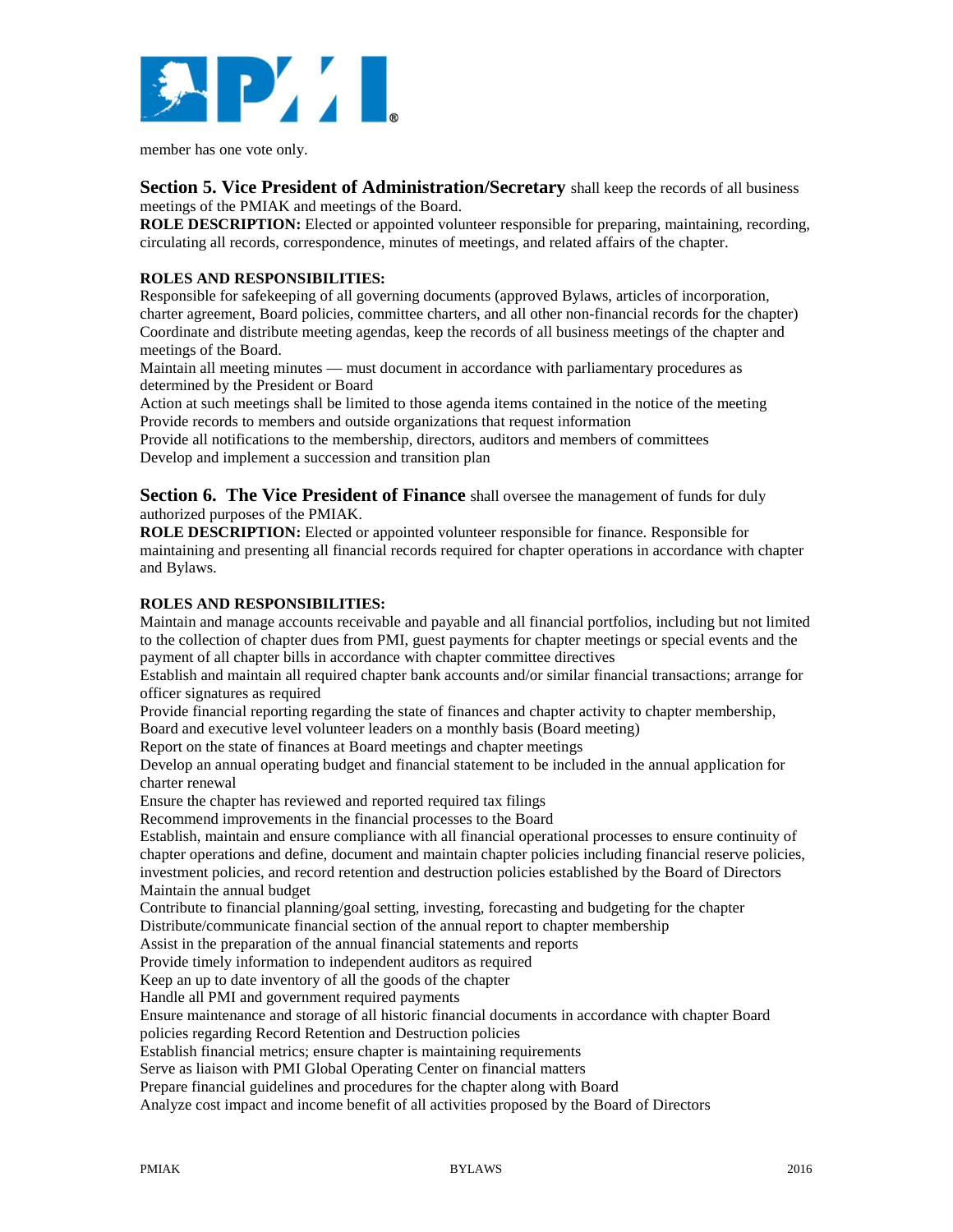

Review any chapter contract, agreement and insurance Distribute information, materials and/or fees received from the PMI Global Operating Center to appropriate officers in a timely manner Confirm and check bank accounts monthly

Develop and implement succession and transition plan

# **Section 7. Vice President of Professional Development (formerly Education).**

**ROLE DESCRIPTION:** Elected or appointed volunteer responsible for professional development, education and chapter events in accordance with chapter policies and Bylaws.

Responsible for the development of chapter education activities to include:

Preparation and maintenance of PMI's certifications

Develop and maintain relationships with local colleges and universities

Responsible for establishing and managing chapter professional development programs, live and on-line Maintain relationships with Registered Education Providers (R.E.P.s)

### **ROLES AND RESPONSIBILITIES:**

Define strategies for improvement in professional development/training programs

Develop and implement a chapter professional development plan, including a program roadmap for professional development content programs

Develop plans for and coordinate the chapter's external educational activities, such as study groups, seminars, workshops, courses, professional development days and other educational activities

Manage chapter-created credential examination review courses and other such courses

Provide information to members and nonmembers on career development

Provide information and guidance to members and nonmembers on certification/re-certification in the context of PMI Incorporate feedback, suggestions and recommendations as necessary to enhance

effectiveness and value delivered to the audience and chapter regarding the contents of programs Work with marketing to promote the education, certification, as well as training opportunities offered by the chapter

Recommend, develop and deliver project management education materials, courses, presentations and sessions including leadership development training programs

Seek new project management professional development programs and services through networking with other educational organizations and PMI chapters

Promote the project management profession through the planning and coordination of special events, as identified by the chapter Board, designed to enhance and expand the skills and knowledge of project managers

Incorporate feedback, suggestions and recommendations as necessary to enhance effectiveness and value delivered to the audience and chapter as they relate to the logistics of events/programs

Oversee events, presentations and training programs

Advance the project management profession through the planning and coordination of special events, as identified by the chapter's Board

Develop and implement a succession and transition plan

# **Section 8. Vice President of Volunteers.**

**ROLE DESCRIPTION:** Elected or appointed volunteer responsible for addressing the needs of the volunteers, including recruitment, retention, recognition and leadership development training and support in accordance with chapter policies and Bylaws.

### **ROLES AND RESPONSIBILITIES:**

Responsible for volunteer recruitment and/or retention

Conducts general volunteer orientation for all new volunteers including an overview of the volunteer structure, volunteer roles, responsibilities and deliverables

Understand and leverage experience of volunteers and direct them to various initiatives in the chapter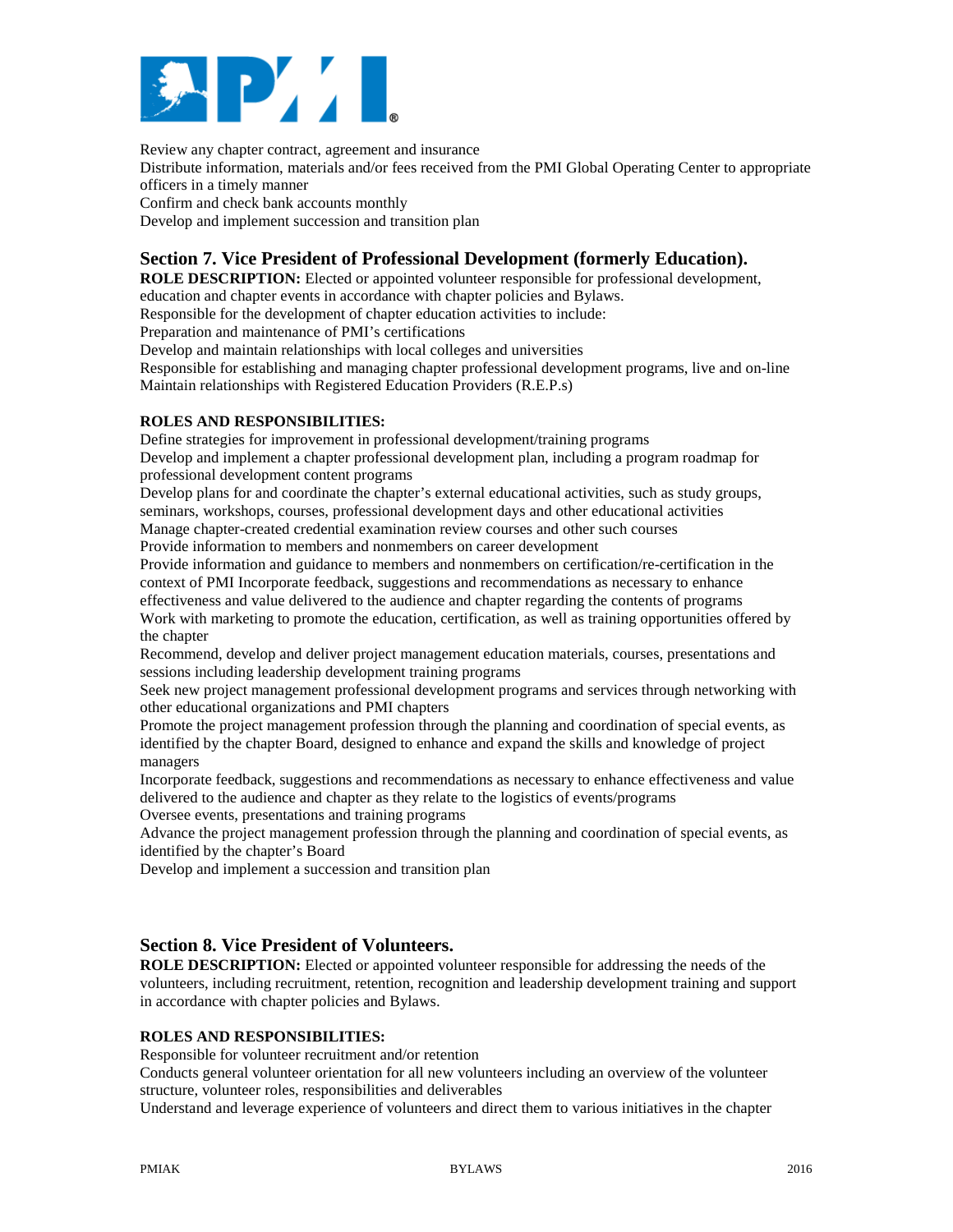

Responsible for identifying and developing programs to involve, develop, and engage and volunteer members

Responsible for oversight, administration and building awareness of the chapter (and PMI's) volunteer policies, procedures and guidelines

Responsible for the development of volunteers to serve in their volunteer roles

Responsible for developing and administering volunteer recognition programs

Responsible for the general oversight and management of the chapter's volunteer programs and services. Responsible for providing PMI volunteer awareness at the local and global levels

Develop and implement succession and transition plan

# **Section 9. Vice President of Membership**

**ROLE DESCRIPTION:** Elected or appointed volunteer responsible for addressing the needs of chapter membership, including membership recruitment, retention, and associated value delivery in accordance with chapter policies and Bylaws.

### **ROLES AND RESPONSIBILITIES:**

Develop and implement a chapter membership plan that ensures continued growth through proactive recruiting, retention and member engagement, including the establishment of measurable goals and the monitoring of success metrics for appropriate action

Develop and implement a Community Outreach Plan including commercial, not-for-profit and other professional associations about membership Customer Service

Answer general member/non-member information inquiries and other requests for assistance with membership and its benefits

Support and attend annual general meeting and all chapter meetings as appropriate

Primary user of the Membership Data in the chapter Reporting System (CRS) for Data Analysis and Reporting

Register all PMIAK events with PMI to ensure event/courses/activities are listed at PMI online catalog and enable PDU reporting.

Upload PDU credits into CCRS Directory in alignment with the Talent Triangle Initiative Maintain the membership records of the chapter

Provide communication list/member updates to officers as requested

Coordinate the production and distribution of timely membership reports, such as monthly membership reports by demographics (city, state, age, industry, etc.) Market Research

Review and analyze member satisfaction survey data and enhance membership benefits Develop and administer lapsed (non-renewal) member survey

Analyze and integrate survey feedback for inclusion in the strategic/operational planning Marketing and Member Engagement:

Develop and implement membership welcome and support plan including the promotion of PMI and chapter membership value

Communicate member value through various delivery methods in alignment with the Membership Benefits Package

Utilize membership marketing materials available through the PMI Marketing Portal

Develop and implement a rewards and recognition program plan to recognize member milestones (such as anniversaries or awards)

Develop and implement a succession and transition plan

# **Section 10. Vice President of Communications**

**ROLE DESCRIPTION:** Elected or appointed volunteer responsible for managing and coordinating communication channels in accordance with chapter policies and Bylaws.

#### **ROLES AND RESPONSIBILITIES:**

Disseminate information both to and from the chapter in a timely manner Define and regularly update chapter communication strategy, policies, goals and objectives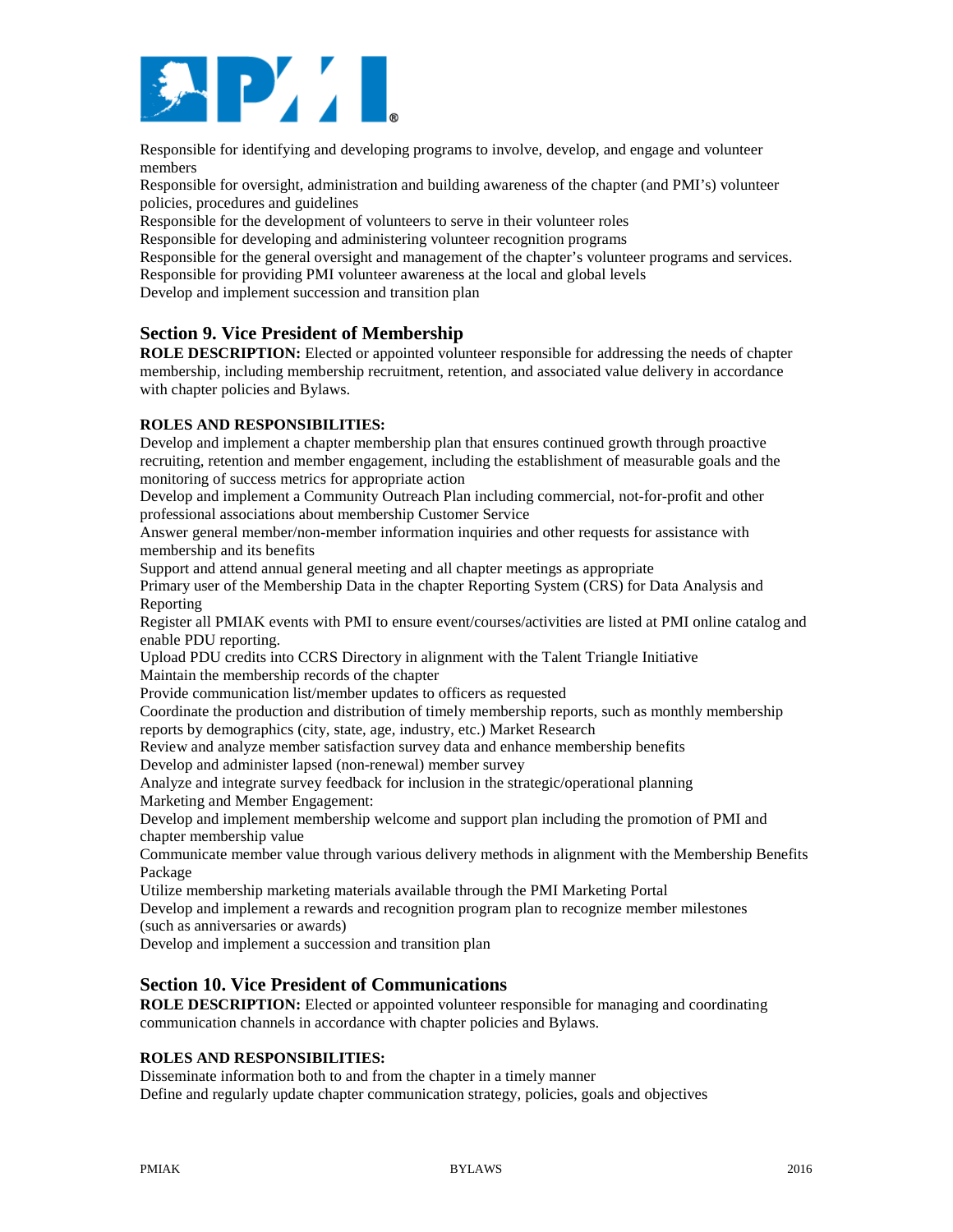

Maintain a communications schedule that details all chapter communications across all channels Supervise and support all communication channel activities of the chapter

Perform and uphold duties, as specified by the chapter by-laws, Board policies and procedures. Work with Marketing Director/VP to ensure that chapters' brand is understood and leveraged in communication plans

Responsible for the release of all chapter newsletters and communications

Maintain Board email system

Coordinate all website content and provide input into website design

Consult and collaborate with all members of the Board to coordinate the communication needs of the chapter

Balance the need for timely communication with the goal to keep communication concise, timely and appropriate. Manage the chapter's approved communications budget, in cooperation with finance officer Coordinate and distribute chapter event information to membership in a timely manner Submit information to PMI's communications department regarding chapter activities for possible publication in PMI Today (PMI's monthly membership newsletter) when deemed appropriate Develop and maintain the chapter's social media strategy and social media policy. Develop and implement succession and transition plan

# **Section 11. Vice President of Publicity**

**ROLE DESCRIPTION:** Elected or appointed volunteer responsible for chapter-based marketing and public relations to increase awareness of both the chapter and the PMI brand within the territory. The VP of Marketing will develop and execute an integrated marketing and public relations program to support member acquisition, member retention, event promotion, outreach activities, sponsorships and other related activities in alignment with the chapter's strategic objectives. These activities shall be performed in accordance with chapter Bylaws and PMI policies, brand guidelines and global marketing strategy.

### **ROLES AND RESPONSIBILITIES:**

Develop and implement an integrated marketing and public relations program aligned with the chapter's strategic objectives

Create and execute annual marketing and public relations plan with detailed activity calendar including email, social media, advertising, events, press releases, web updates, etc.

Use best practices in marketing and public relations to promote the chapter and its activities to members and the community at large

Develop all communication vehicles including, but not limited to emails, web content, press releases, social media posts, promotional materials, advertising, etc.

Access PMI's Marketing Portal and use PMI-provided marketing/PR resources

Work with local vendors to develop marketing materials in accordance with PMI brand guidelines if suitable materials are not available in the Marketing Portal

Plan and purchase print and digital advertising

Monitor, optimize and analyze all marketing and public relations activities

Create and distribute public relations communications to local media outlets (e.g. local newspapers, radio stations and television) and manage local media inquiries

Collaborate with local businesses and academic institutions, where appropriate, to publicize the chapter and PMI

Monitor and coordinate branded presentations to external stakeholders and other organizations interested in the activities of PMI

Maintain relationships with chapter sponsors for continued revenue generation to fund the chapter's activities

Coordinate and organize presentations to potential chapter, event and other sponsors Develop and implement succession and transition plan

# **Section 12. Vice President of Programs**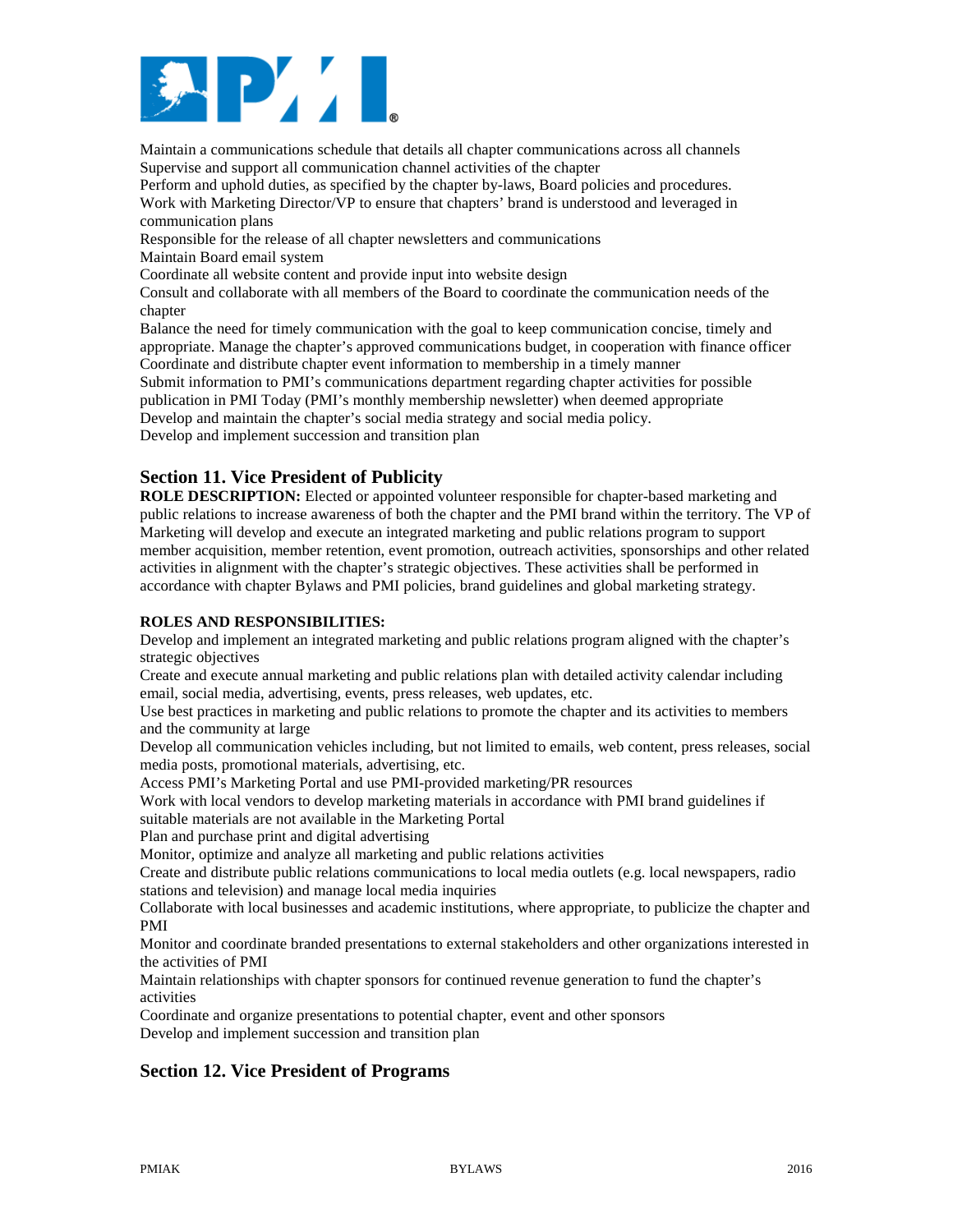

**ROLE DESCRIPTION:** Elected or appointed volunteer responsible for the needs assessment, development, implementation and evaluation of programs that contribute to the achievement of the chapter's Long-Term Strategy and sustainability.

#### **ROLES AND RESPONSIBILITIES**:

Support the Annual Business Plan with the overall stewardship of the Programs portfolio and its performance

Develop chapter Program plan

Coordinate chapter event schedules, speakers, logistical arrangements, publication, registration and related record-keeping;

Invite key influencers from industry to participate in chapter events

Liaison with professional associations and program guest speakers

Report relevant topics monthly, periodically, and annually

Incorporate feedback, suggestions and recommendations as necessary to enhance effectiveness and value delivered to the audience and chapter as they relate to the logistics of events/programs

Work with Vice President of Outreach to ensure that chapters' development and implementation of innovative programs to support Outreach strategy

Maintain archive of permanent records associated with the position

Develop and implement succession and transition plan

# **Section 13. Vice President of Outreach**

**ROLE DESCRIPTION:** Elected or appointed Volunteer responsible for chapter Outreach to include University Academic, Military, Secondary and Elementary education and Public Outreach. The VP of Outreach is responsible for developing a strategy and implementing programs that form sustainable partnerships and yield mutual benefits for educational institutions, military bases and the public.

### **ROLES AND RESPONSIBILITIES:**

Work with the chapter's Board of Directors and chapter Partner to develop an overall strategy and objectives for Outreach that supports the objectives of the chapter and PMI GOC

Develop and implement innovative programs to support Outreach strategy

Develop goals/objectives to measure Outreach success. Develop metrics to measure success of Outreach programs

Develop strategies and programs to support the establishment of "partnerships" for mutual benefit with Academic, Military and Public institutions that help promote the chapter and the project management profession. Evaluate and maintain Outreach partnerships

Monitor activities of all Outreach volunteers assigned to manage the program

Maintain a record of local Academic, Military and Public contacts

Manage and maintain Outreach budget

Utilize PMI (Academic) Outreach resources to support designated outreach activities (found on the marketing portal)

Provide input to PMI's Academic Outreach staff that will contribute to the development of academic outreach resources and services for chapter use (found on the marketing portal)

Report monthly progress to the chapter's BOD and for the annual chapter business planning with chapter Partner

Incorporate feedback, suggestions and recommendations as necessary to enhance effectiveness and value delivered to the audience and chapter as they relate to Outreach resources and services

Act as primary Lead for developing outreach activities which may include oversight of Outreach Committee Volunteers

Responsible for making local Institutions aware of PMI and the benefits of chapter support, and PMI products/programs/initiatives relevant to an academic, military and public audience

Responsible for identifying and developing programs to involve, develop, engage and manage stakeholders Assure synergy between outreach projects/activities

Gather lessons learned and develop procedures to ensure consistent messaging across outreach activities Attend regularly scheduled Outreach team meetings/conference calls and selected meetings Create Outreach articles for chapter newsletter that provide communications on Outreach activities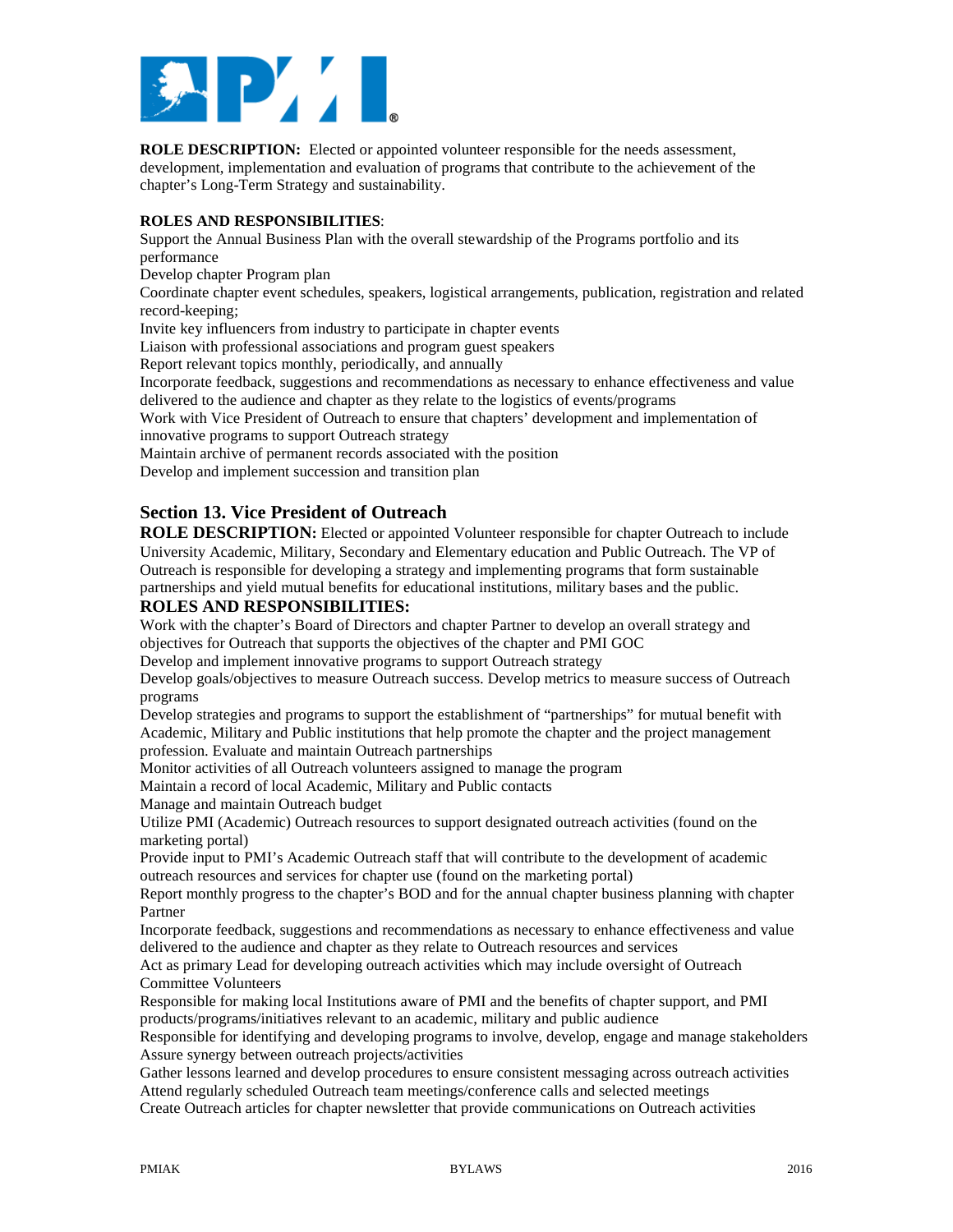

Responsible for helping to develop the role and responsibilities of the position and provide on-Boarding support for new volunteers

Enhance executive-level awareness of Academic, Military and Public Outreach programs that should be considered for the chapter and its members

# **Section 14. Past President**

**ROLE DESCRIPTION:** Immediate former elected volunteer responsible for overall oversight of the chapter and the Board in accordance with chapter policies and Bylaws.

### **ROLES AND RESPONSIBILITIES:**

Maintain continuity in the chapter to help to ensure smooth Board transitions Assist the Board of Directors with strategic policies Proactively support and promote the work within the Board Assume the role of mentor for the president Assist the president in liaison with PMI if and when required Assume the position of chair for the nominating committee Lead and direct the elections process Provide ethics enforcement and guidance at the Board of Directors level Support conflict resolution Outreach with past presidents Develop and implement a succession and transition plan

**Section 15.** The Board shall exercise all powers of the PMIAK, except as specifically prohibited by these Bylaws, the PMI Bylaws and policies, its charter with PMI, and the laws of the jurisdiction in which the organization is incorporated/registered. The Board shall be authorized to adopt and publish such policies, procedures and rules as may be necessary and consistent with these Bylaws and PMI Bylaws and policies, and to exercise authority over all PMIAK business and funds.

**Section 16.** The Board shall meet at the call of the President, or at the written request of three (3) members of the Board. A quorum shall consist of no less than one-half of the membership of the Board at any given time. Each member shall be entitled to one (1) vote and may take part and vote in person or by written proxy to another Board member. At its discretion, the Board may conduct its business by teleconference, facsimile, email or other legally acceptable means. Meetings shall be conducted in accordance with parliamentary procedures determined by the Board.

**Section 17.** The Board of Directors may declare an officer or Director at Large position to be vacant where an officer or Director at Large ceases to be a member in good standing of PMI or of the PMIAK by reason of non-payment of dues, or where the officer or Director at Large fails to attend two (2) consecutive Board meetings. An officer or Director at Large may resign by submitting written notice to the President and VP of Administration. Unless another time is specified in the notice or determined by the Board, the resignation shall be effective upon receipt by the Board of the written notice.

**Section 18:** An officer or Director at Large may be removed from office for just cause in connection with the affairs of the organization by a two-thirds  $(2/3)$  vote of the members present and in person at an official meeting of the membership, or by a two-thirds (2/3) vote of the Board.

**Section 19:** If any officer or Director at Large position becomes vacant, the Board may appoint a successor to fill the office for the unexpired portion of the term for the vacant position. In the event the President is unable or unwilling to complete the current term of office, the President-Elect, Past President or Board appointed Vice President, shall assume the duties and office of the presiding officer for the remainder of the term. The Board may call for a special election by the chapter's membership to fill the vacant position.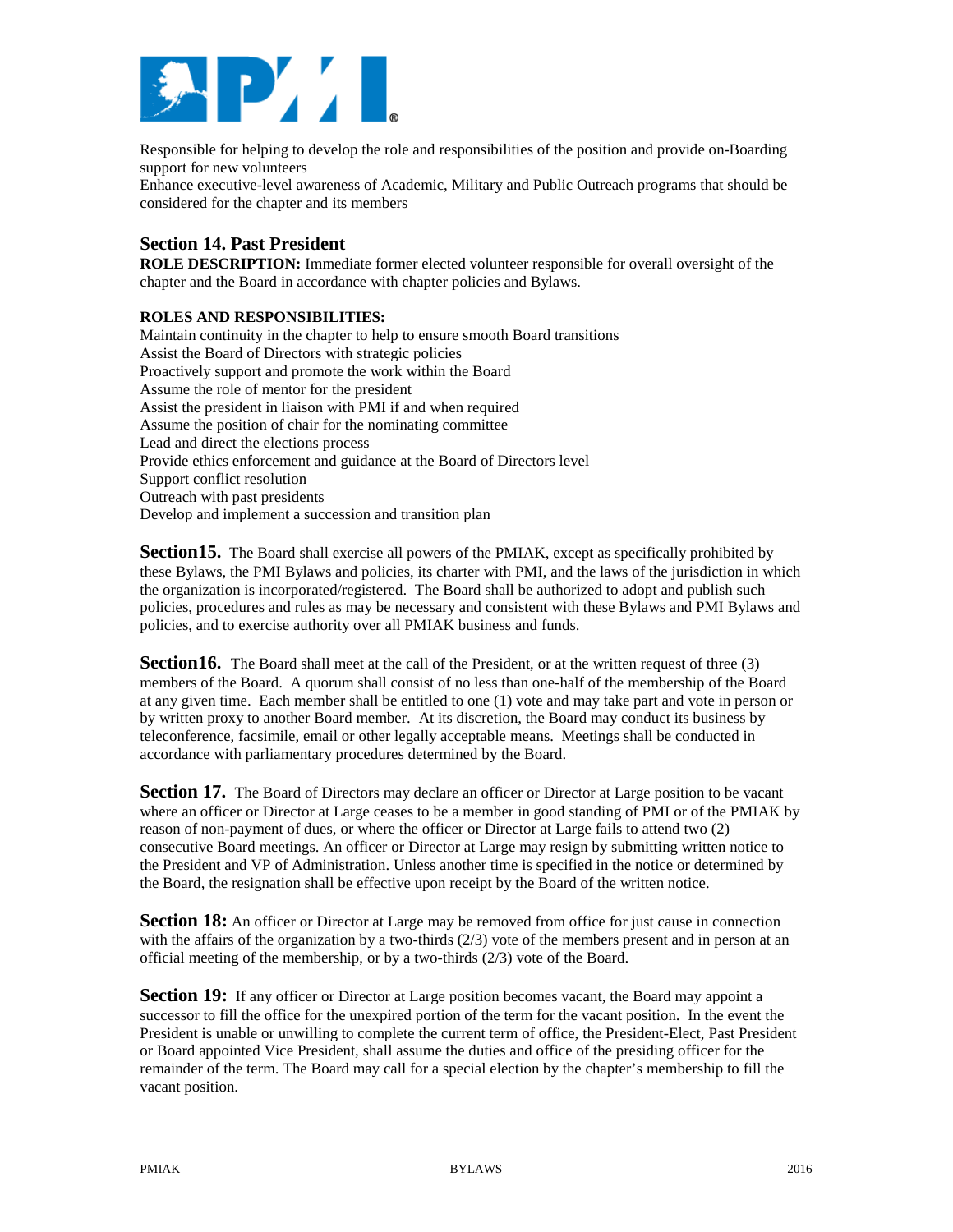

# **Article VI – Alaska chapter Nominations and Elections:**

**Section 1.** The nomination and election of officers and directors shall be conducted annually in accordance with the requirements contained in these Bylaws, including Article IV, Section 1 and Article V, Section 2 and this Article VI. All voting members in good standing of the PMIAK shall have the right to vote in the election. Discrimination in election and nomination procedures on the basis of race, color, creed, gender, sexual orientation, age, marital status, national origin, religion, physical or mental disability, or unlawful purpose is prohibited.

**Section 2.** Candidates who are elected shall take office on the first day of January following their election, and shall hold office for the duration of their terms or until their successors have been elected and qualified.

**Section 3.** A Nominating Committee shall prepare a slate containing nominees for each Board position and shall determine the eligibility and willingness of each nominee to stand for election. Candidates for Board positions may also be nominated by petition process established by the Nominating Committee or the Board. Elections shall be conducted (a) during the annual meeting of the membership; or (b) by ballot to all voting members in good standing; or (c) by electronic vote in compliance with the legal jurisdiction. Vote by Electronic means is available so long as said means is distributed fairly and without means to manipulate voting counts. The candidate who receives a majority of votes cast for each office shall be elected. Ballots shall be counted by the Nominating Committee or by tellers designated by the Board. In the event that only one candidate per position is submitted, the Nominating committee may recommend the Board approves and appoints the candidate.

**Section 4.** No current member of the Nominating Committee shall be included in the slate of nominees prepared by the Committee.

**Section 5:** In accordance with PMI policies, practices, procedures, rules and directives, no funds or resources of PMI or the chapter may be used to support the election of any candidate or group of candidates for PMI, chapter or public office. No other type of organized electioneering, communications, fund-raising or other organized activity on behalf of a candidate shall be permitted. The chapter Nominating Committee, or other applicable body designated by the chapter, will be the sole distributor(s) of all election materials for chapter elected positions.

### **Article VII – ALASKA CHAPTER Committees:**

**Section 1.** The Board may authorize the establishment of standing or temporary committees to advance the purposes of the organization. The Board shall establish a charter for each committee, which defines its purpose, authority and outcomes. Committees are responsible to the Board. Committee members shall be appointed from the membership of the organization. The PMIAK officers and/or Directors can serve on the ALASKA CHAPTER Committees, unless it specifically is restricted by the Bylaws.

**Section 2.** All committee members and a chairperson for each committee shall be appointed by and with the approval of the Board

# **Article VIII - ALASKA CHAPTER Finance:**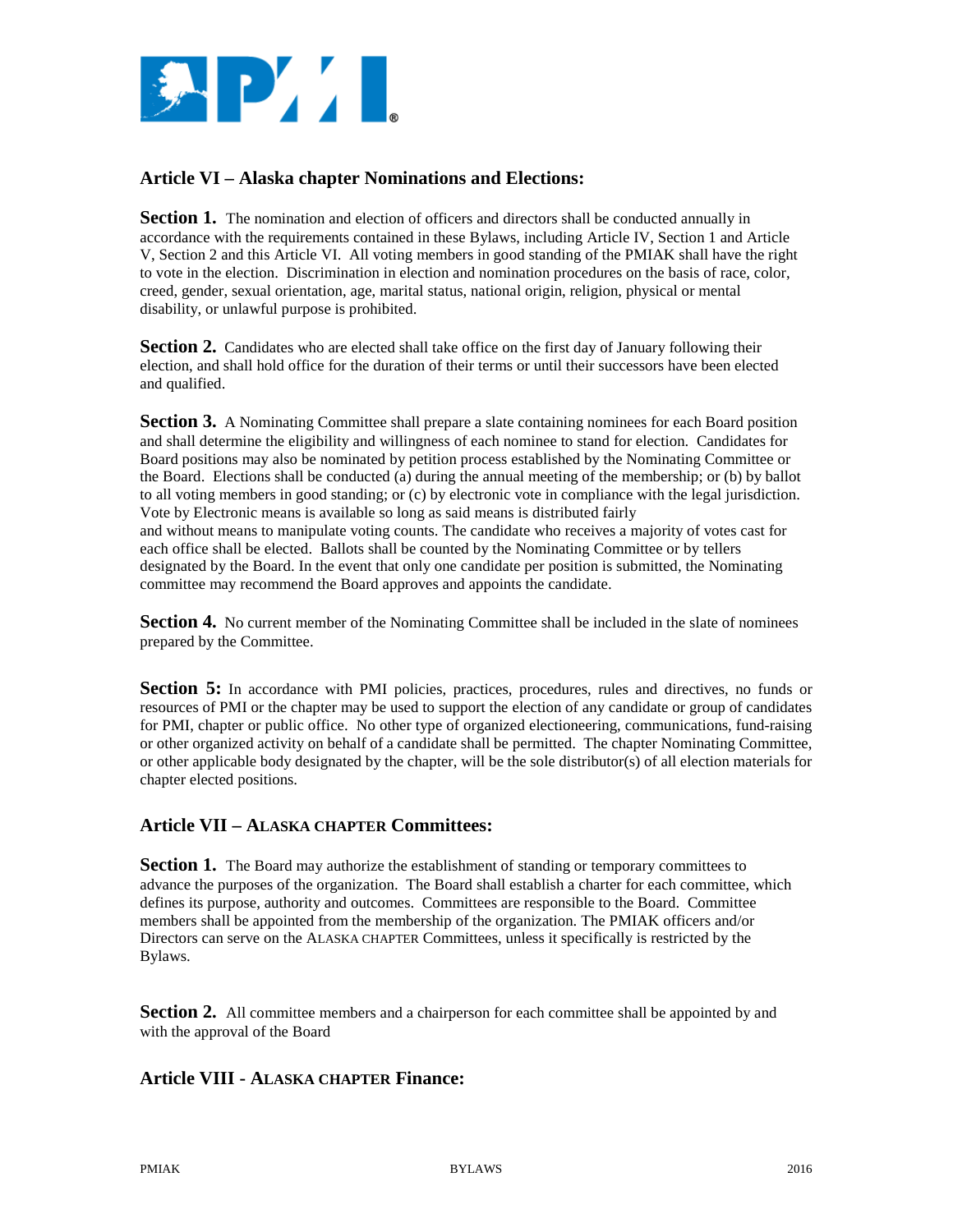

**Section 1.** The fiscal year of the PMIAK shall be from 1 January to 31 December.

**Section 2.** PMIAK annual membership dues shall be set by the ALASKA CHAPTER's Board and communicated to PMI in accordance with policies and procedures established by PMI.

**Section 3.** The PMIAK Board shall establish policies and procedures to govern the management of its finances and shall submit required tax filings to appropriate government authorities.

**Section 4.** All dues billings, dues collections and dues disbursements shall be performed by PMI.

# **Article IX – Meetings of the Membership:**

**Section 1.** An annual meeting of the membership shall be held at a date and location to be determined by the Board. Notice of all annual meetings shall be sent by the Board to all members at least 30 days in advance of the meeting. Action at such meetings shall be limited to those agenda items contained in the notice of the meeting.

**Section 2.** Special meetings of the membership may be called by the chapter President; or by a majority of the Board; or by petition of ten percent (10%) of the voting membership directed to the chapter President. Notice of all special meetings shall be sent by the Board to membership a reasonable amount of time in advance of the meeting so as to allow membership the opportunity to participate in such special meetings. The notice should indicate the time and place of the meeting and include the proposed agenda. Action at such meetings shall be limited to those agenda items contained in the notice of the meeting.

**Section 3.** Quorum at all annual and special meetings of the PMIAK shall be those members in good standing, present and in person or five percent (5%) of the voting membership in good standing, present and in person.

**Section 4.** All meetings shall be conducted according to parliamentary procedures determined by the Board.

# **Article X – Branches of the PMIAK**

#### **Section 1.** Establishing a Branch.

Upon written permission granted by PMI via the charter agreement, the chapter shall be permitted to organize its members who reside in geographically limited areas in groups (hereinafter "Branch") for the purpose of delivering its services locally. A Branch of PMIAK shall be governed by these Bylaws and shall conduct its business in compliance with PMIAK's policies and procedures and its charter with PMI.

**Section 2.** Geographic Area. Each Branch formed to service a defined geographic area will not extend its services beyond the geographic boundaries defined of the chapter.

#### **Section 3.** Distribution of Dues.

All PMIAK's dues  $\&$  fees will be collected by PMI® on behalf of the PMIAK and will be forwarded to PMIAK. The PMIAK will allocate funds to the Branch in accordance to PMIAK's policies & procedures. Branches shall not create its own membership or dues.

**Section 4.** The Branch Chair shall either be a member of chapter's Board of Directors, or be committee Chair and report to a chapter Board member who oversees the chapter's Branch (es).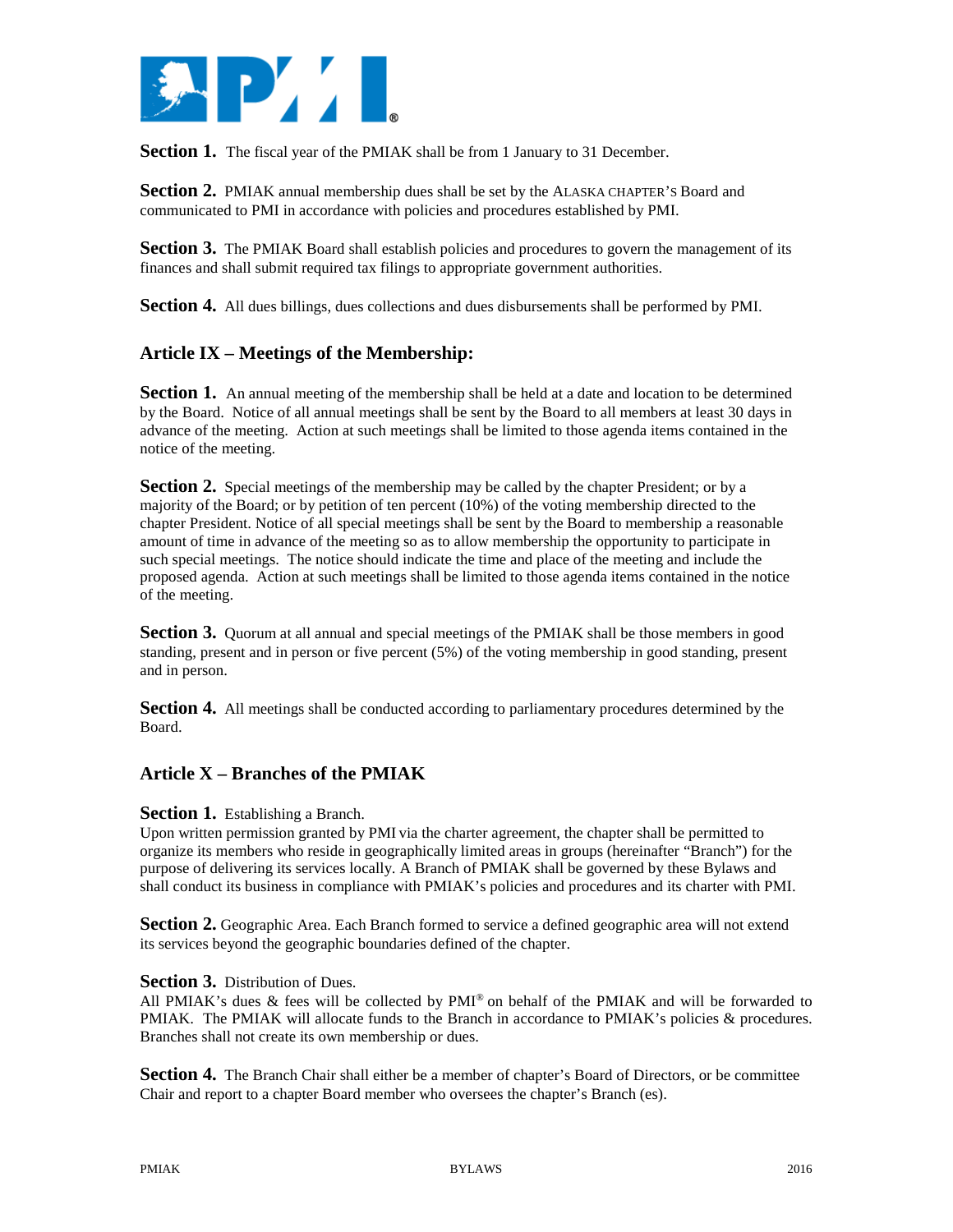

**Section 5.** Limitations: Branches shall abide by the limitations consistent with the chapter's charter agreement with PMI.

# **Article XI - Inurement and Conflict of Interest:**

**Section 1.** No member of the PMIAK shall receive any pecuniary gain, benefit or profit, incidental or otherwise, from the activities, financial accounts and resources of the PMIAK, except as otherwise provided in these Bylaws.

**Section 2.** No officer, director, appointed committee member or authorized representative of the PMIAK shall receive any compensation, or other tangible or financial benefit for service on the Board. However, the Board may authorize payment by the PMIAK of actual and reasonable expenses incurred by an officer, director, committee member or authorized representative regarding attendance at Board meetings and other approved activities.

**Section 3.** PMIAK may engage in contracts or transactions with members, elected officers or directors of the Board, appointed committee members or authorized representatives of PMIAK and any corporation, partnership, association or other organization in which one or more of PMIAK's directors, officers, appointed committee members or authorized representatives are: directors or officers, have a financial interest in, or are employed by the other organization, provided the following conditions are met:

- A. the facts regarding the relationship or interest as they relate to the contract or transaction are disclosed to the Board of Directors prior to commencement of any such contract or transaction;
- B. the Board in good faith authorizes the contract or transaction by a majority vote of the directors who do not have an interest in the transaction or contract;
- C. the contract or transaction is fair to PMIAK and complies with the laws and regulations of the applicable jurisdiction in which PMIAK is incorporated or registered at the time the contract or transaction is authorized, approved or ratified by the Board of Directors.

**Section 4.** All officers, directors, appointed committee members and authorized representatives of the PMIAK shall act in an independent manner consistent with their obligations to the PMIAK and applicable law, regardless of any other affiliations, memberships, or positions.

**Section 5.** All officers, directors, appointed committee members and authorized representatives shall disclose any interest or affiliation they may have with any entity or individual with which the PMIAK has entered, or may enter, into contracts, agreements or any other business transaction, and shall refrain from voting on, or influencing the consideration of, such matters.

# **Article XII - Indemnification:**

Section 1. In the event that any person who is or was an officer, director, committee member, or authorized representative of the PMIAK, acting in good faith and in a manner reasonably believed to be in the best interests of the PMIAK, has been made party, or is threatened to be made a party, to any civil, criminal, administrative, or investigative action or proceeding (other than an action or proceeding by or in the right of the corporation), such representative may be indemnified against reasonable expenses and liabilities, including attorney fees, actually and reasonably incurred, judgments, fines and amounts paid in settlement in connection with such action or proceeding to the fullest extent permitted by the jurisdiction in which the organization is incorporated. Where the representative has been successful in defending the action, indemnification is mandatory.

**Section 2.** Unless ordered by a court, discretionary indemnification of any representative shall be